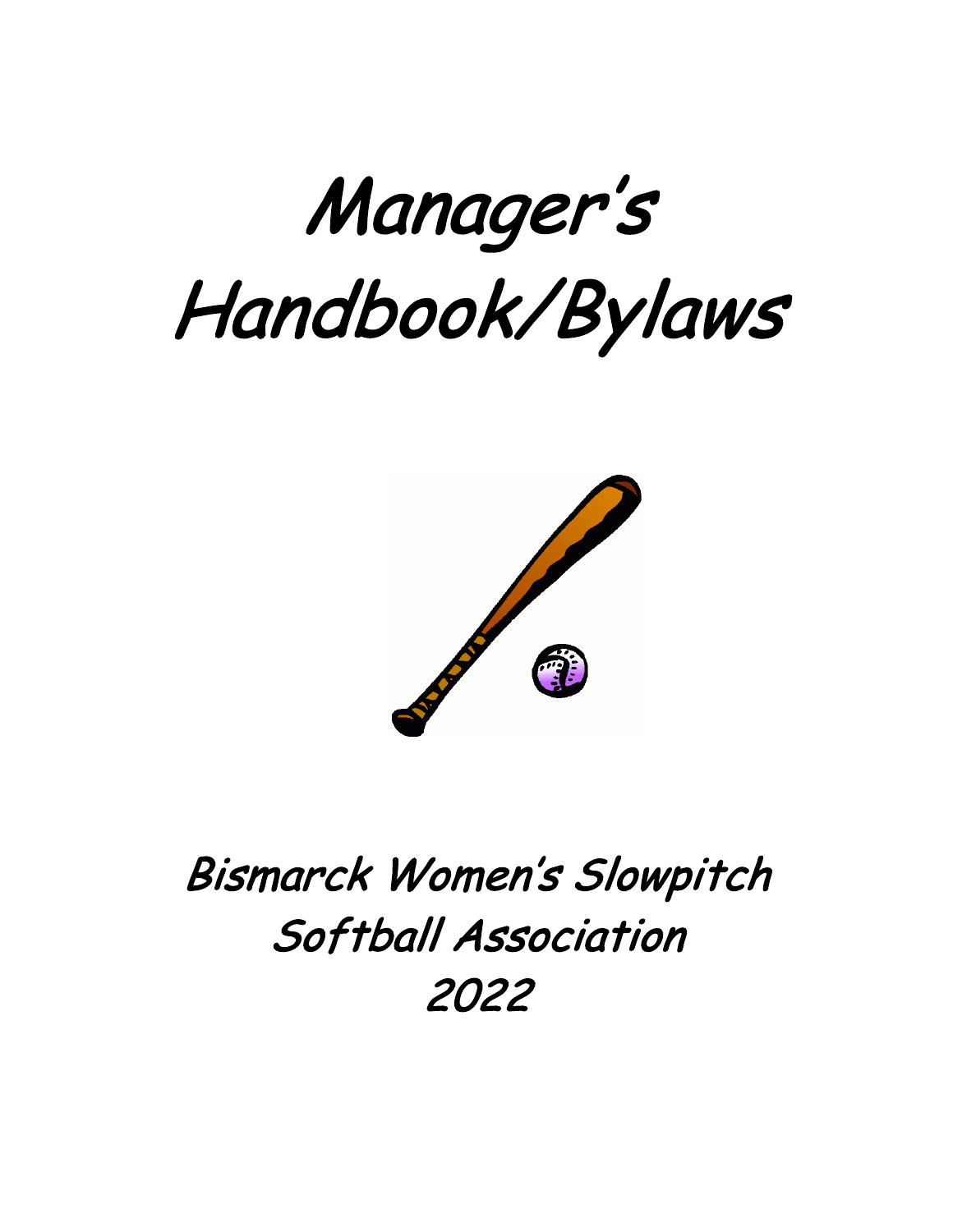# *BWSSA ADVISORY BOARD*

| <b>Beth Deeter</b>                      | Chairperson               |          |
|-----------------------------------------|---------------------------|----------|
| Jessica Dirk                            | <b>Vice Chairperson</b>   |          |
| Sue Heilman                             | Secretary                 | 426-4687 |
| Jo McLeod                               | <b>Tournament Manager</b> | 319-2329 |
| Danielle Borseth                        | Website Manager           | 516-3341 |
| Brenda McNamara<br>Samantha Lachenmeier | Treasurer                 |          |

# *TOURNAMENT MANAGER*

| Joey McLeod              | 319-2329 |
|--------------------------|----------|
| LEAGUE REP               |          |
| <b>Danielle Borseth</b>  | 516-3341 |
| DICMADOK HMDIDE IN OUICE |          |

#### *BISMARCK UMPIRE-IN-CHIEF*

| Mike Wolf                   | 1926 Billings Drive<br>Bismarck, ND 58504 | 222-0478 |
|-----------------------------|-------------------------------------------|----------|
| <b>PARKS and RECREATION</b> |                                           |          |

| Ethan Eberle | 420 E. Front Avenue | 222-6455 |
|--------------|---------------------|----------|
|              | Bismarck, ND 58504  |          |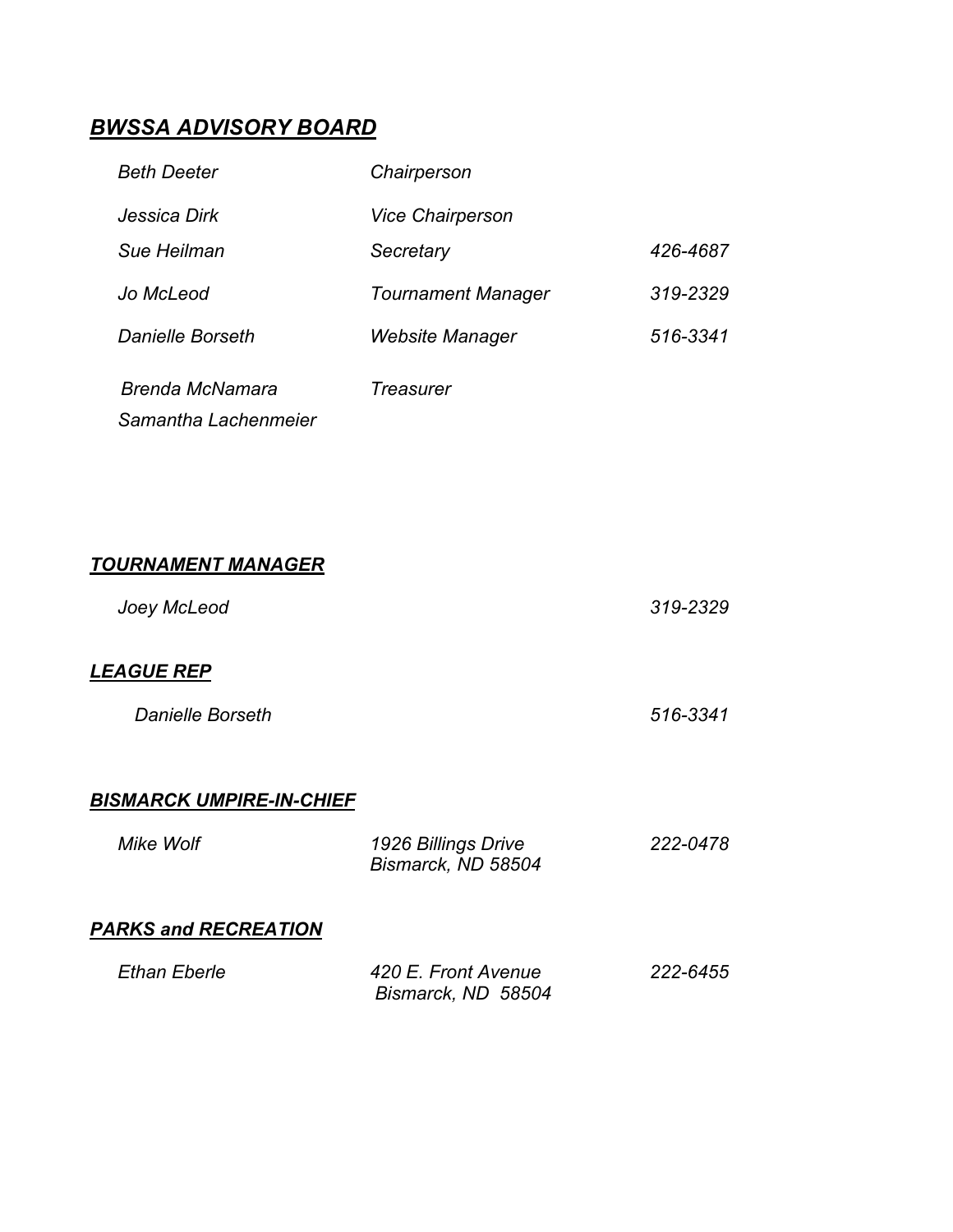#### **BWSSA MEETINGS**

| February 24. Organizational meeting |                                                                                                      |
|-------------------------------------|------------------------------------------------------------------------------------------------------|
| March $24$                          | Collect sponsor's fees (\$300) and tentative roster<br><b>Bismarck Amvets (basement) 6 PM</b>        |
|                                     | April 7. Collect Players (\$60 per player) and city roster<br><b>Bismarck Amvets (basement) 6 PM</b> |
|                                     | April 28 Pickup – softballs and manager's packets<br>All Seasons Arena 4-6 PM                        |
| May 16 $\dots\dots\dots\dots\dots$  | League starts                                                                                        |

#### **STATE / INFORMATIONAL DATES**

| June 20. Deadline for roster changes                           |
|----------------------------------------------------------------|
| July 14. Entry deadline for STATE TOURNAMENTS.                 |
| August 10 Entry deadline for Women's Masters State Tournament. |

# **The State Registration fee** *is not* **a State Tournament Entry fee.**

#### **TOURNAMENT DATES**

 **July 30-31………………… Rec 1 / Rec 3 East– Grand Forks Rec 3 West - Mandan** 

 **August 6-7 ……………… Rec 4 West - Bismarck**

 **August 13-14…………… Rec 2 / Rec 4 East - Jamestown**

 **August 20-21 . . . . . . . . . .Women's Masters 30 & Over State Tournament – Fargo – Entry form on state website.** 

**NOTE: STATE TOURNAMENT ENTRY FEE is \$220 for C/D, all other divisions are \$185. Entry deadline is June 30. Checks should be made out to BWSSA. Mail to BWSSA, PO Box 403, Bismarck, ND 58502. Masters entries must complete roster and fees are sent directly to address on the roster.** 

**State Tournament fees** should be mailed to **BWSSA, PO Box 403, Bismarck, ND 58502**.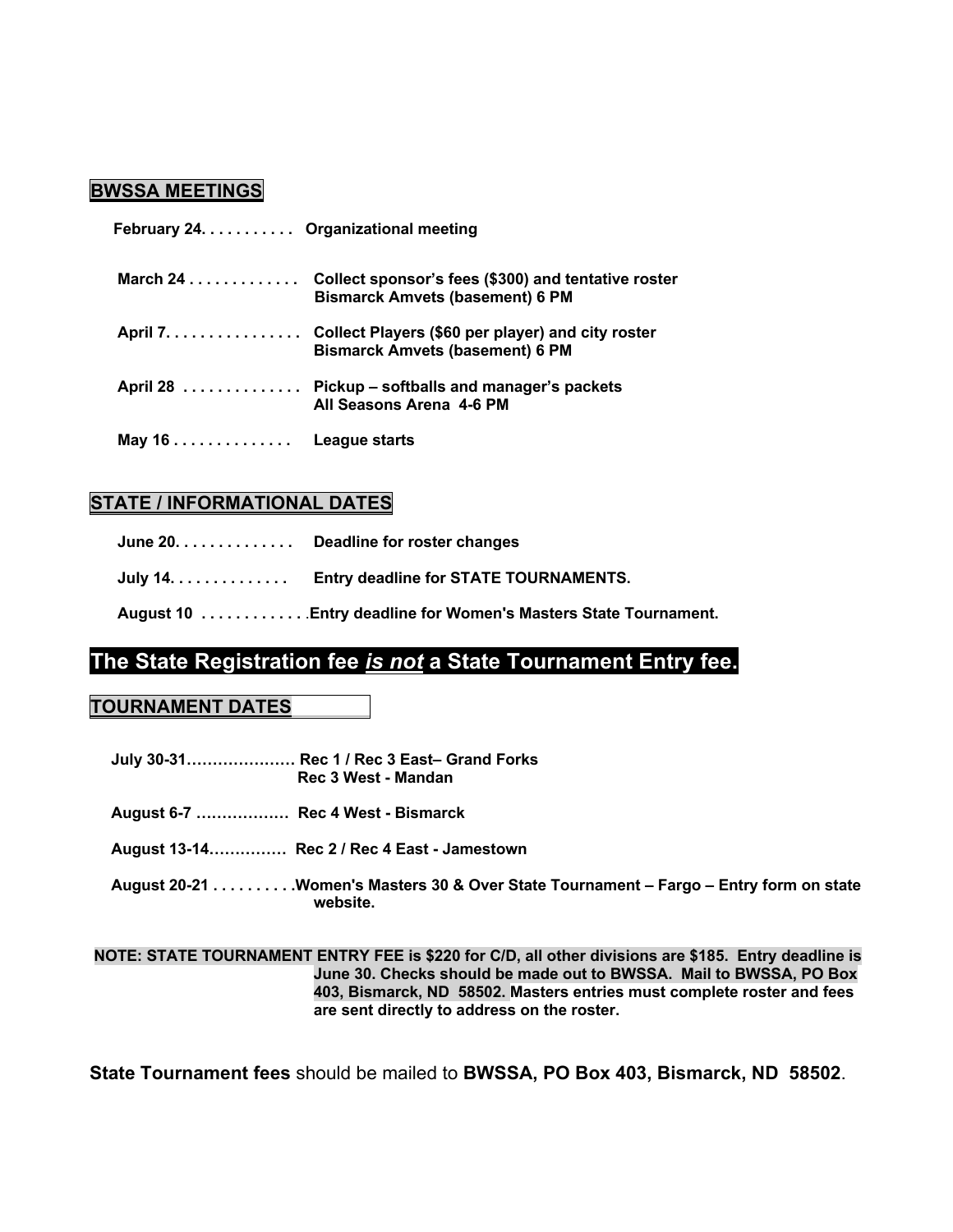In the event of inclement weather, **DO NOT call PARKS and RECREATION DEPARTMENT**. Local radio stations will be given the necessary information pertaining to league and tournament play. Information concerning league play will be aired after 5:00 PM. Cancellations will also be posted on the Bismarck Women's Slowpitch website.

#### *FEES*

- A. Sponsor's fee Doubleheaders \$205.00
- B. State sanction fee \$65.00 **NOTE:** This fee is a Registration Fee for sanctioning purposes. **It is NOT a STATE TOURNAMENT ENTRY FEE.**
- C. Player fee Regular league \$60.00
- D. Alcohol Permit \$ 30.00

# *PAYMENT OF FEES*

- A. Player fees and your final BWSSA roster will be due April 7.
- B. Make checks payable to: ONE Check Per Team BISMARCK WOMEN'S SLOWPITCH SOFTBALL ASSOCIATION (BWSSA).
- C. **All games played while fees are delinquent will be forfeited.**

#### *CLASSIFICATION*

A. Classification for the new season: Your classification is the same at the beginning of the season as it was at the end of last year's season; unless a change is requested or warranted by changes in the present season's roster. To request a change in classification, contact a League Representative or the Advisory Board President.

#### **League Representatives: Danielle Borseth 516-3341**

- B. New team's classification: New teams will receive a classification after their roster has been received by a League Representative and reviewed.
- C. **Request for change in classification:** If you wish a change in your classification; please notify a League Representative and she will explain the procedure to be followed in order to make the change.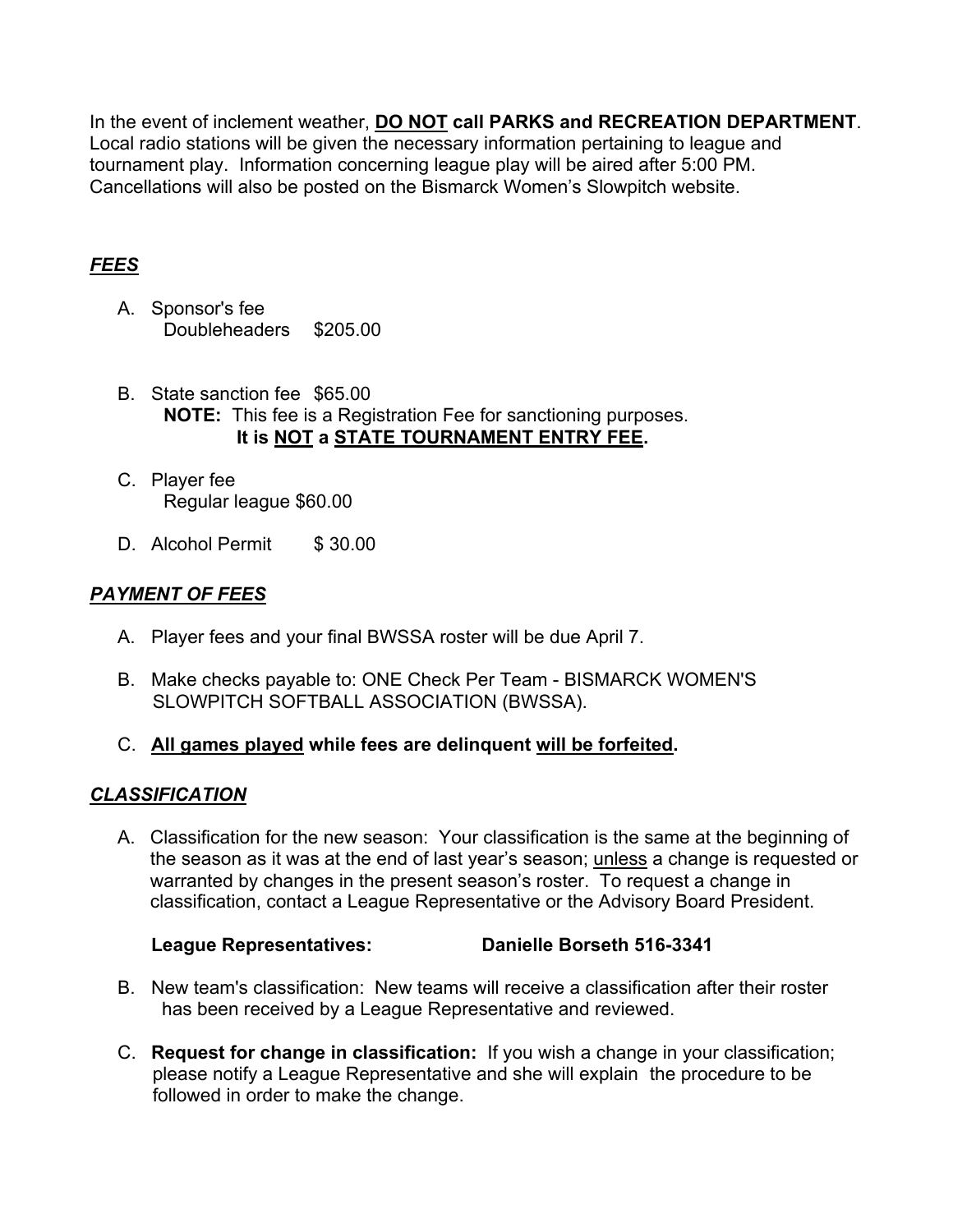#### *BASES*

A. Seventy (70) foot bases will be used in all women's and youth slowpitch softball (except 12 years and under).

#### *SOFTBALLS*

A. Each team will receive one game ball per scheduled game upon payment of all league fees. These are game balls - **DO NOT** use them for practice. Managers will be responsible for providing one game ball for league games. **NOTE:** Girl's and women's slowpitch will use eleven (11) inch red stitch (.52 core) ASA /USA stamped balls for all league and tournament play.

#### *MANAGER INFORMATION*

#### **Managers please become familiar with the following:**

- A. All roster changes will be made through the Treasurer. No roster changes will be made until the Treasurer has received the necessary fee(s) and **official roster change form in the mail.** Mail to BWSSA, PO Box 403, Bismarck, ND 58502. **NO ROSTER CHANGES WILL BE MADE BY TELEPHONE**. (Bylaws: Article IV, Section 1).
- B. There is a \$30.00 charge for alcoholic beverage permits this year (the permit is included in your manager's packet).
- C. The manager or team representative will be required to attend two manager meetings and one Rules Clinic. **Managers or team representative** are **required to stay** until **meeting is adjourned.** [**As of 2/13/03**]
- D. **Managers are responsible for team conduct while they are on the playing field and on softball complex. This includes the parking lot before and after the games. If your team enjoys food and/or beverages in the parking lot before or after your games, please make sure to leave the area clean.**
- E. **No drinking of alcoholic beverages or smoking is permitted anywhere inside the diamond complex**. (Bylaws: Article V, Section 4).
- F. If you know your team will be forfeiting, contact Susan Heilman 426-4687 or email bwssa@live.com. If League games are scheduled on public holidays will be played or forfeited. If **notice of forfeit** is **received less than twenty-four** (24) hours **before league game time**, teams will be required to pay the umpires fee prior to the next league night. (Bylaws: Article V, Section 10).
- G. Rained-out games will not be rescheduled unless it affects the league standings. (Bylaws: Article V, Section 2).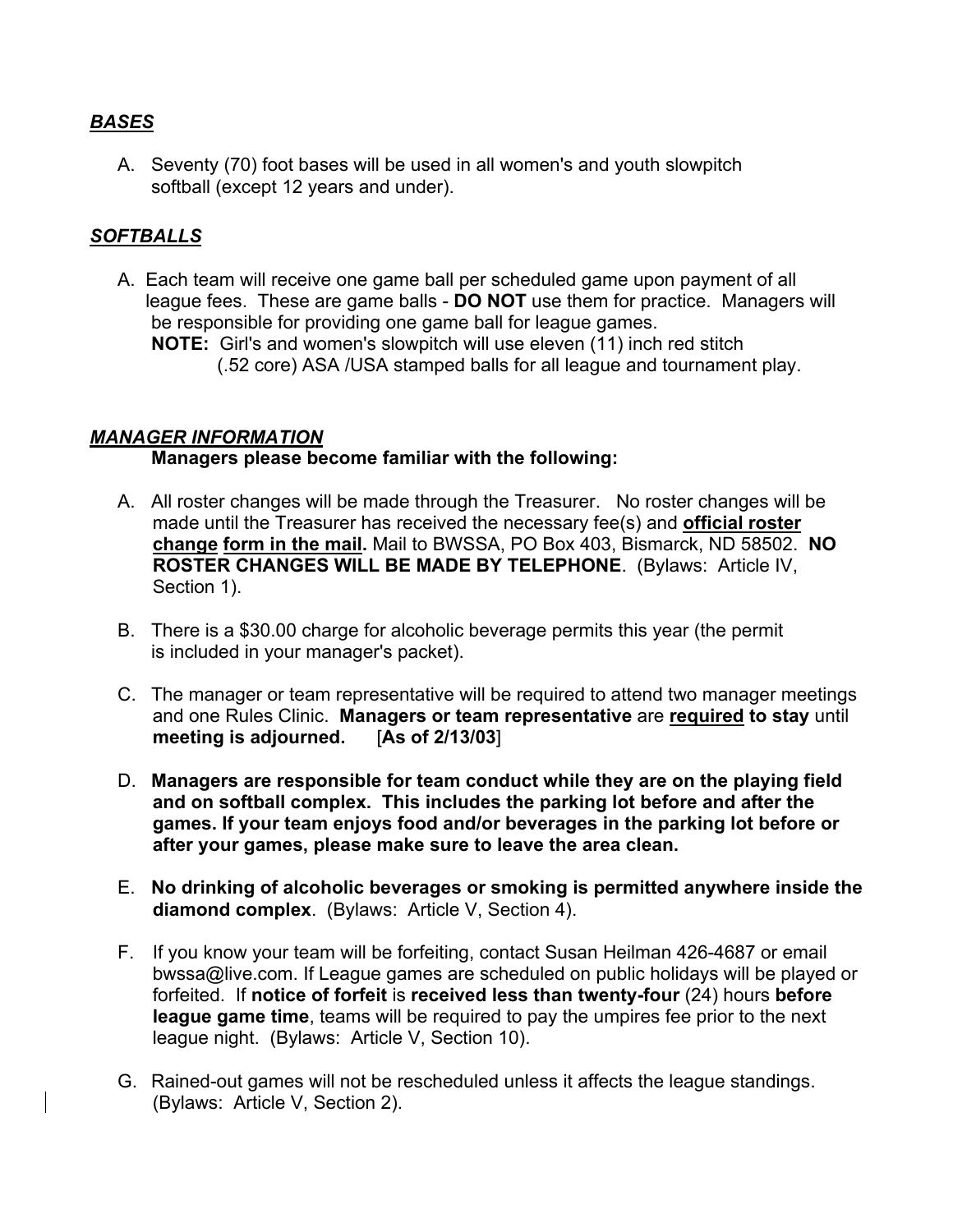- H. Teams using ineligible player(s) will forfeit all games in which the ineligible player(s) was used. (Bylaws: Article III, Section 2).
- I. The official score sheet must be signed by the umpire and at least one manager. This includes games that are forfeited, unless notification has been made twenty-four (24) hours in advance. (Bylaws: Article V, Section 10).
- J. If no umpire, the official score sheet must be placed in the score sheet collection boxes located at the Clem Kelley and Sam McQuade, Sr. diamond shacks. The score card should include the name and address of the person who officiated the game.
- K. If a player is found using a banned bat, the penalty is ejection with suspension of up to 5 years – a banned bat list is available on the USA softball of ND website.

#### *PUBLICITY*

A. All league standings will be submitted to the Bismarck Tribune once a week and posted on the Bismarck Women's Slowpitch Website.

#### *PLAYER EJECTION*

A. Any player ejected from a game for cause is out of play for the rest of the game. Any player ejected will be suspended for that game and the next 4 games she plays, whether in league or in tournament. A report will be given to the Umpire-in-Chief within twenty-four (24) hours. The Advisory Board will then decide if further action should be taken. (Bylaws: Article III, Section 5).

# *ROSTER*

- A. Your final BWSSA roster is due with player fees on April 7.
- B. Minimum of twelve (12) players and maximum of twenty (20) players. (**Teams must have 12 players on the roster to be eligible for State Sanctioning).**
- C. Any **changes** to your city roster **after April 28** should be **mailed** to the (BWSSA; PO Box 403; Bismarck, ND 58502). **Final changes** must be **mailed to BWSSA by June 12**. The changes will then be forwarded to a League Representative for the change to your State Roster.
- C. Player fees cannot be switched from one player to another after league starts, if the player being dropped from the roster has played for the team; however briefly. Your most recent roster is your official roster for any league or tournament play.

#### E. **Once you have received the copy of your official State Roster; it must be carried with you to all league games and tournaments.**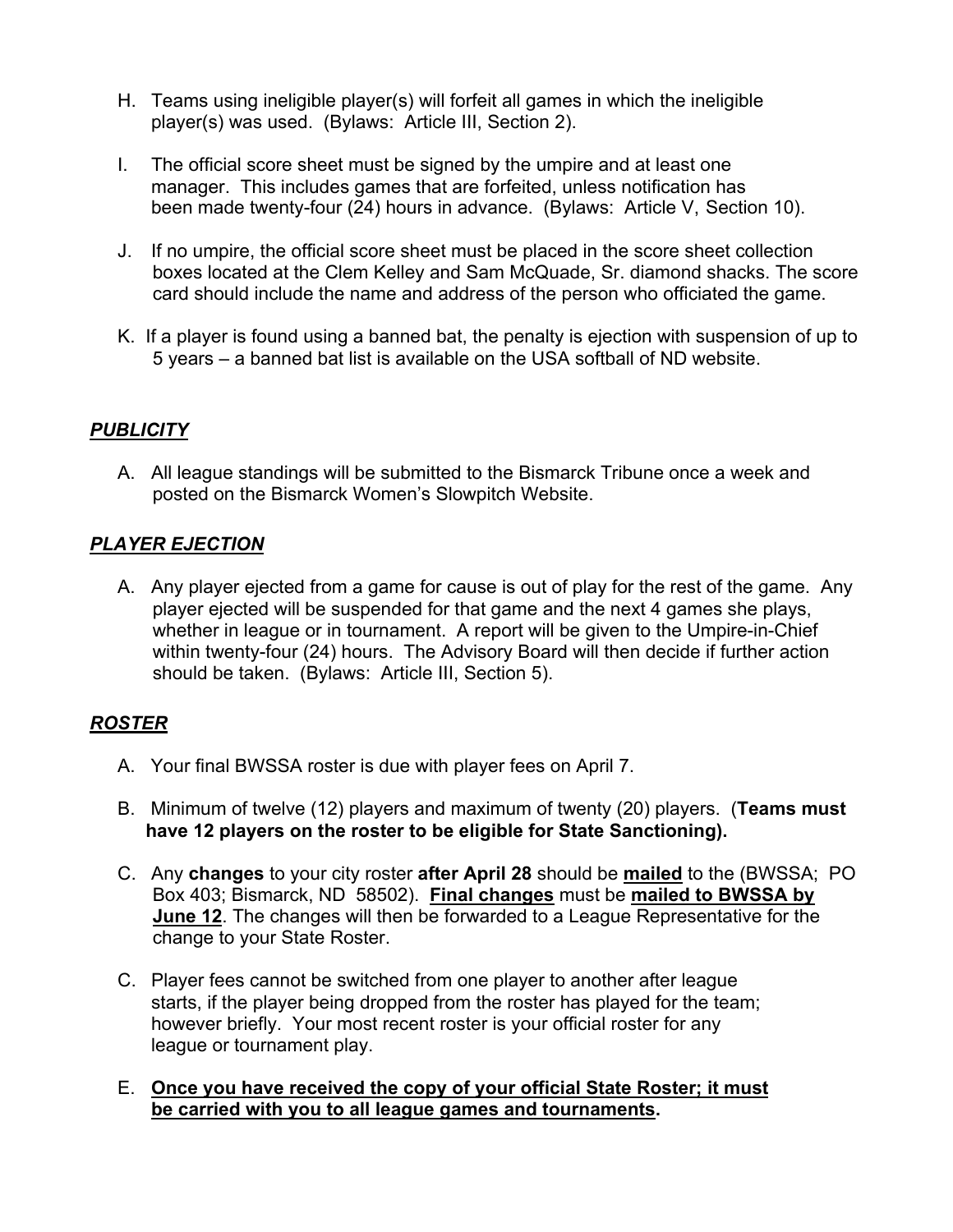F. Players must meet the age requirement of 13 years of age anytime during the current year.

#### *ADVISORY BOARD MEETINGS*

A. Board meetings will be held on a regular basis. If you are interested in attending, please contact any Board member for specific dates.

#### *INVITATIONAL TOURNAMENT PARTICIPATION*

A. How a team does in invitational tournaments has a great effect on their classification as it is the only way people at the State Classification meeting can tell how teams compare throughout the State. If **your team participates** in a **tournament outside the city**, please let a **League Representative know the results** as it will help in obtaining a classification which is as accurate as possible for your team.

#### **NOTE: Teams must follow State pickup rules.**

#### *EJECTIONS*

A. The USA softball of ND Association has a **mandatory four game sit-out** for any player or coach ejected by a State Registered Umpire. This sit-out **MUST** be the next games the player participates in; whether in league or tournament play. **NOTE:** Direct any questions to a League Representative.

#### *2021 STATE TOURNAMENT DATES AND SITES*

#### *Women's Slowpitch*

| <b>July 30-31</b>   | REC <sub>1</sub><br>REC 3 East<br><b>REC 3 West</b> | <b>Grand Forks</b><br><b>Grand Forks</b><br><b>Mandan</b> |
|---------------------|-----------------------------------------------------|-----------------------------------------------------------|
| August 6-7          | <b>REC 4 West</b>                                   | <b>Bismarck</b>                                           |
| <b>August 13-14</b> | <b>REC 2</b><br><b>REC 4 East</b>                   | <b>Jamestown</b><br>Jamestown                             |
| <b>August 20-21</b> | <b>Women's Masters 30</b>                           | Fargo                                                     |